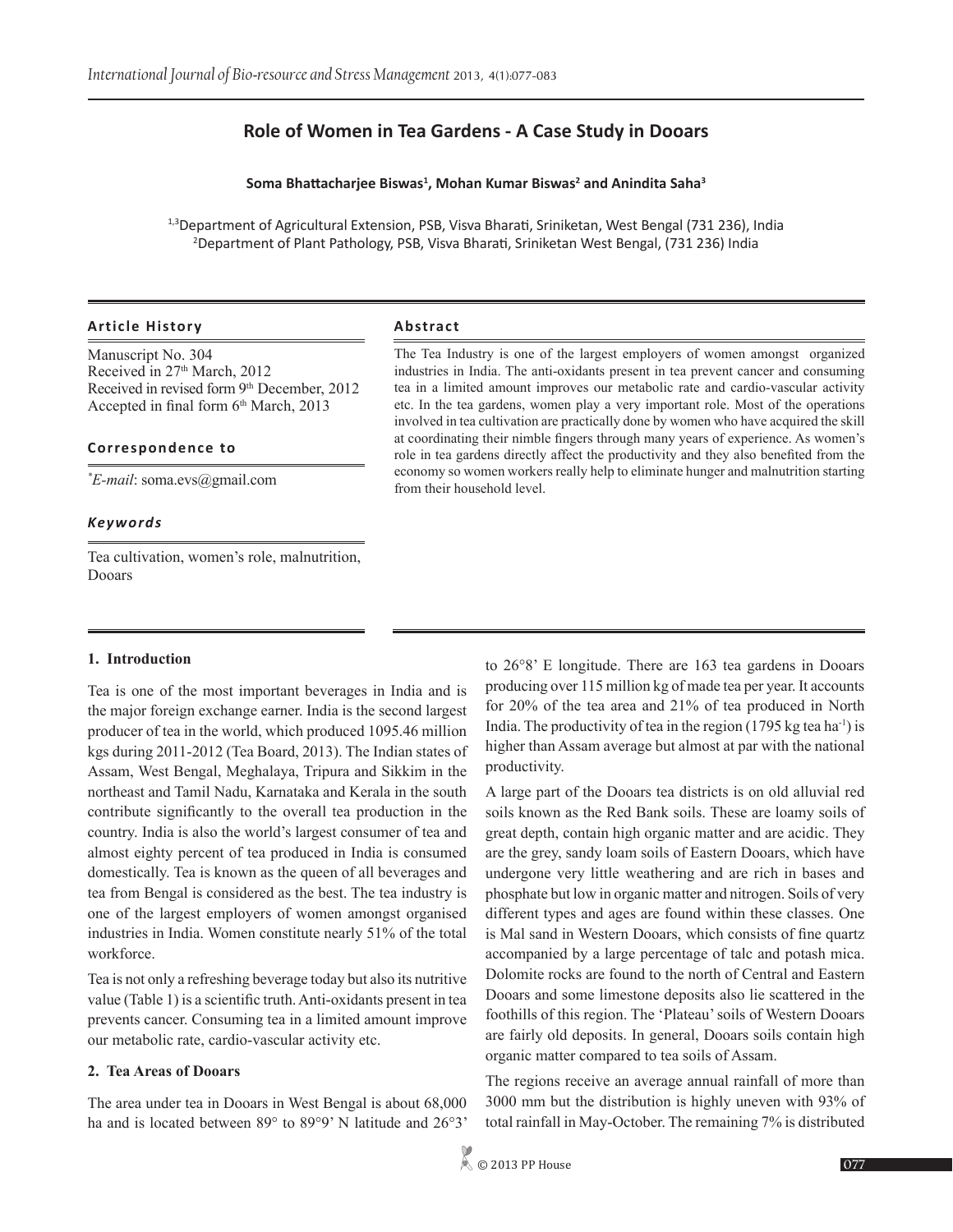| Table 1: The calorie and the nutritive value of a cup of tea |  |
|--------------------------------------------------------------|--|
| (Amount provided by 650 ml of tea with semi-skimmed milk)    |  |

| - - - - - - - <i>-</i> 1 |                   |
|--------------------------|-------------------|
| Energy                   | 200 KJ (48 k cal) |
| Protein                  | $3.41$ g          |
| Carbohydrate             | 4.77 g            |
| Fat                      | $1.36$ g          |
| Minerals                 |                   |
| Calcium                  | $109 \text{ mg}$  |
| Potassium                | 300 mg            |
| Zinc                     | $0.68$ mg         |
| <b>Vitamins</b>          |                   |
| Thiamin(B1               | $270 \text{ mg}$  |
| Riboflavin(B2)           | $270 \text{ mg}$  |
| Vitamin (B6)             | $70 \text{ mg}$   |
| Folate                   | 20 g              |

between November and April. The average maximum temperature ranges from 23.4 to 31°C and minimum 10.4 to 23.8°C. Excess rainfall causes severe water logging problems in plains while moisture stress in the lean dry months leads to severe droughts. Seepage in tea gardens with rolling topography is another problem limiting productivity in the region.

In the face of recurring severe annual droughts, shade probably is the most important factor for mitigating the ill effects of moisture stress as well as augmenting productivity. In the early part of the season, during drought, severe attacks of greenfly and thrips are often noticed. Red spider mite, caterpillar pests and Helopeltis are important pests in the region. Blister blight is becoming a seasonal disease in most of the estates while sporadic infection of black rot and red rust is found in pockets.

To work in these plantations, young men and women were recruited from Chotanagpur tribal villages. Thus, the tea worker population today is chiefly comprised by tribals like the Oraon, Munda and Santal. Nepali workers are also a big part of the labor force in these estates. According to a 1983 survey, the number of permanent tea workers in Dooars was 1,50,707, of which over 50% were women. About the same number of women are employed on temporary assignments during the period April - October. The task of tea leaf plucking is the prerogative of these women workers.

It is said that most tea parties are attended by women and it is always a woman at the Table who is honoured with the duty of pouring the tea. It is a common notion that the custom of Tea is a woman thing! However, women are involved in a much more important role in the "Tea cultivation" and "Tea manufacturing process' and furnished hereunder.

#### **3. Womens' Role in Tea Cultivation**

#### *3.1. Land preparation for replanting on uprooted land*

In case of replanting, major work like land preparation, uprooting, ploughing, labeling, planting of rehabilitation of crop (*Mimosa invisa*, Guatemala grass) etc., are done by male workers. Women workers are generally involved in tea planting, initial manuring and mixing of insecticides in pits.

#### *3.2. Propagation*

#### *3.2.1. Seed propagation*

Women play an important role for seed propagation. Sandy loam soil is the best for raising nursery. Wherever possible, the nursery site should be on virgin soil. In the absence of virgin soil, uprooted tea area or area with poor soil is used after the site has been put under green crops like *Crotolaria anagyroides, Mimosa invisa* or grasses like *Tripsecum laxum* (Guatemala), *Cymbopogon* sp., (Citronella), etc., for a period of about two years. The plants need lopping for 2-3 times a year and the loppings are left in situ for decomposition. Alternatively, the area is heavily dressed with cattle manure  $\omega/25$  tons ha<sup>-1</sup>. Tea seeds are planted on nursery beds in row at a depth of 1.5 cm with the "eye" facing downwards or parallel to the ground surface.

#### *3.2.2. Polythene sleeve nursery*

When land is insufficient, seedlings are raised in polythene sleeves (17 cm lay flat wide, 20-30 cm long and 150 gauge thick). The soil is mixed with superphosphate  $(2,500 \text{ g m}^3)$ and the sleeves are filled with the soil 3-4 weeks before sowing. Seeds are sown at of 0.5-1cm depths with the "eye" facing downwards and covering the seeds with a thin layer of soil. Clones can also be planted directly into sleeves. Before filling sleeves, the soil is sieved through a No.4 wire mesh to eliminate pebbles. The sleeves are filled with the sieved soil without much ramming and the filled sleeves should be kept covered preferably under shade for 6-8 weeks prior to planting cuttings. Only hand weedings are done carefully and proper care against pests and diseases are ensured to protect the plants. All the above mentioned jobs are done by the women in tea gardens of Dooars.

## *3.2.3. Vegetative propagation*

The nursery is raised on a high land with adequate drainage and sunlight which is convenient for irrigation and frequent inspection. It is necessary to prepare the beds at least 6-8 weeks before planting cuttings. The surface of the beds should be slightly cambered for quick run-off of rain or irrigation water

*3.2.3.1. Planting of cuttings*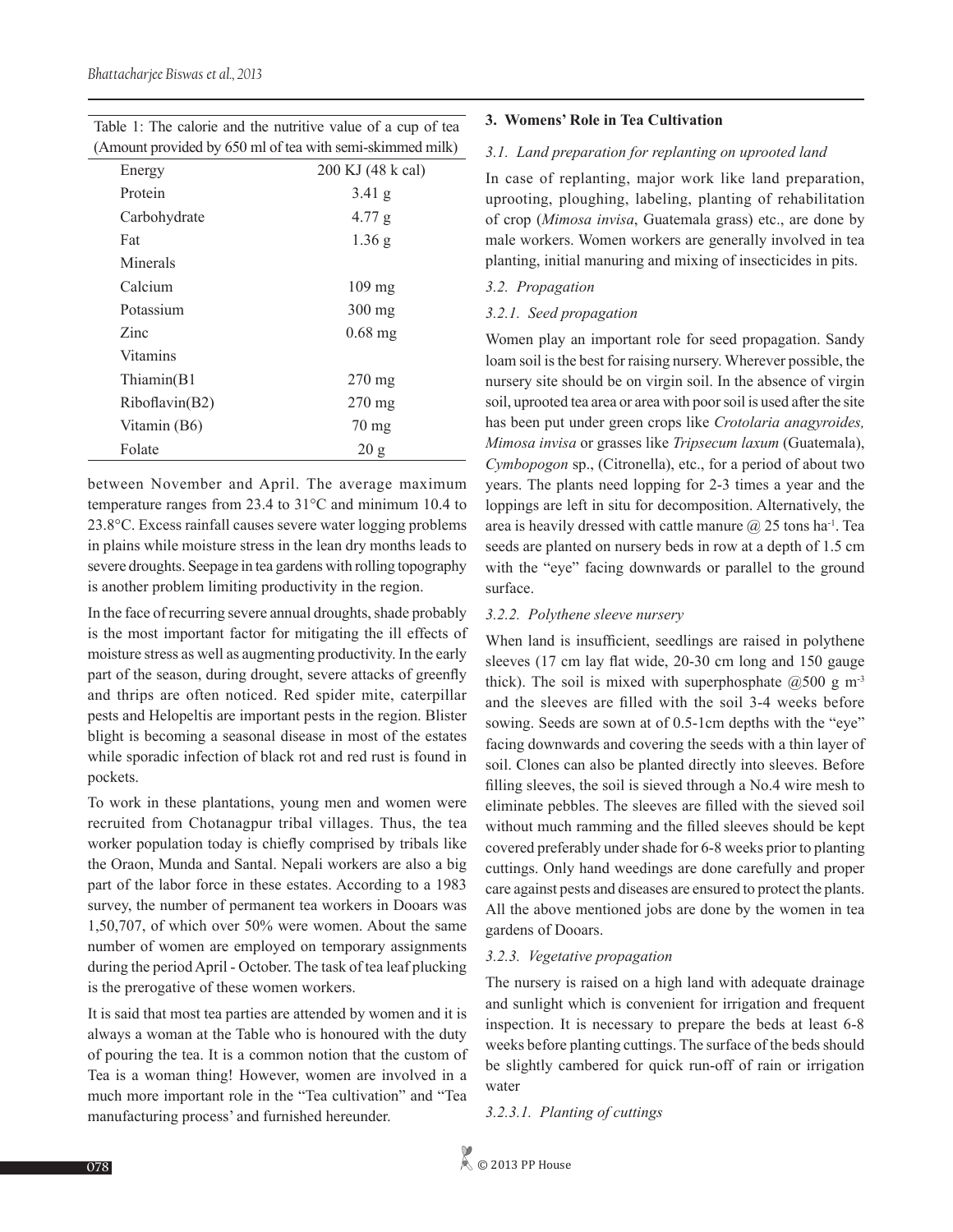With a dibber (small bamboo sticks slightly thinner than the stem) 2cm deep holes are made at 5 cm apart on the bed. Cuttings are then planted firmly by holding the cutting at the node with the leaf pointing away from the hand in a semi erect position and inserting the stem on the holes upright. In north south oriented beds, the tip of the leaf should point towards north and in east west aligned beds, the tip should point towards west. The mother leaf should be more or less in an upright position after insertion into the holes. There should be no air pockets in the interspaces of cutting and soil. Dipping the cuttings in 0.1 per cent zinc sulphate solution before planting helps root initiation. The soil moisture should be maintained at field capacity. The cuttings are transferred to sleeves just after initiation of roots. Shade should be such that cuts about 50% of the mid-day sun light falling on the nursery bed. In the low lath frame shade, the bamboo frames should be raised on the east after the cuttings have produced 4-5 new leaves. Where thatch is used in overhead shade automatic thinning occurs in time. When bamboo lath is used, gradual removal of the roof (alternate one) ensures adequate hardening of plants. Young plants need protection from pests and diseases by high volume spray of suitable pesticide. Weeds are to be removed by hand. The plants are kept outside without shade for a couple of weeks before taking them to the field. In rainy season, the all the women were engaged in plucking and male workers were deputed in nursery for preparation of beds , shades etc. However, during winter and summer women were engaged in nursery for jobs.

#### *3.3. Young tea management*

Various field management practices are followed in postplanting care to encourage early establishment and vigorous growth of tea plants as well as to increase their radial spread and longevity. In Dooars these are shade, weed control, pest and disease control, drainage, irrigation, manuring and bush frame formation. Except drainage and irrigation, women worker does other post-planting care. After planting, the area is mulched adequately with green vegetative matter. Sowing of green crops, e.g., *Crotalaria anagyroides*, *Tephrosia candida*, *Priotropis cytisoides* etc., in the young tea fields between alternate tea rows provides shade and generates mulching materials. The green crop has to be periodically lopped and the lopping left in situ to decompose. The young plants should also be protected from pests and diseases using suitable control measures. Plants like *Indigofera teysmanii, Melia azadirach, Gliricidia sepium* etc., should be planted for providing temporary shade. They will be ready to provide shade within a year of planting and should be kept lopped periodically. *Indigofera teysmanii* is the most common species used for temporary shade and is propagated by means of seed, air-layering or stem cutting.

# *3.4. Plantation*

This is a very delicate operation and needs adequate planning and proper supervision. Correctly planted tea plants establish in the field quickly, grow vigorously and come into full bearing earlier. On the other hand, a slight error during planting can cause high percentage of mortality or permanent setback to the plants. However women worker play a great role in plantation.

## *3.4.1. Type of plants used for planting*

Only healthy plants 40-60 cm high with at least 12 good mature leaves and of pencil (0.5 cm) thickness (at collar) are taken for planting in field. In general, 9 to 12 month old plants attain this stage. Sub-standard plants are discarded. Before plants are removed from nursery, they are hardened by gradual exposure to full sun.

# *3.4.2. Type of planting*

There are two types of planting, i.e., pit planting and trench planting.

# *3.4.2.1.**Pit planting*

This method is followed when spacing between plants is wide enough to allow digging of individual pits of proper size and without much difficulty. Pits should be about 45 cm wide and 45 cm deep, circular and straight walled. Smaller pits restrict root growth and retard shoot growth and development. The excavated soil is conditioned by mixing with 4-5 kg welldecomposed cattle manure or 150-200g well-decomposed oil cakes and returning the soil into the pits. No other manure is used except 30 g rock phosphate and 30g SSP at the time of planting.

## *3.4.2.2. Trench planting*

This method is adopted for closer spacing and in heavy soils. Trenches 30 cm wide and 45 cm deep are dug along the rows. The excavated soil is conditioned and returned back as in case of pits and tea is planted directly on the trenches.

## *3.4.3. Method of planting*

There are two methods of planting, for plants raised in nursery beds. They are bheti planting and stump planting.

## *3.4.3.1. Bheti planting*

Here, the plants are lifted along with the bheti and the roots intact from the nursery bed. This is convenient with plants grown in ploythene sleeves, which reduces difficulty in transportation, reduce root damage and gives a very high percentage of survival. The polythene is removed carefully by slitting the tube and the bheti is held in the pit half-filled with the conditioned soil in such a manner so that the top of the bheti is flushed with the ground surface. 30g rock phosphate is added at the bottom of the bheti and the pit is filled with soil

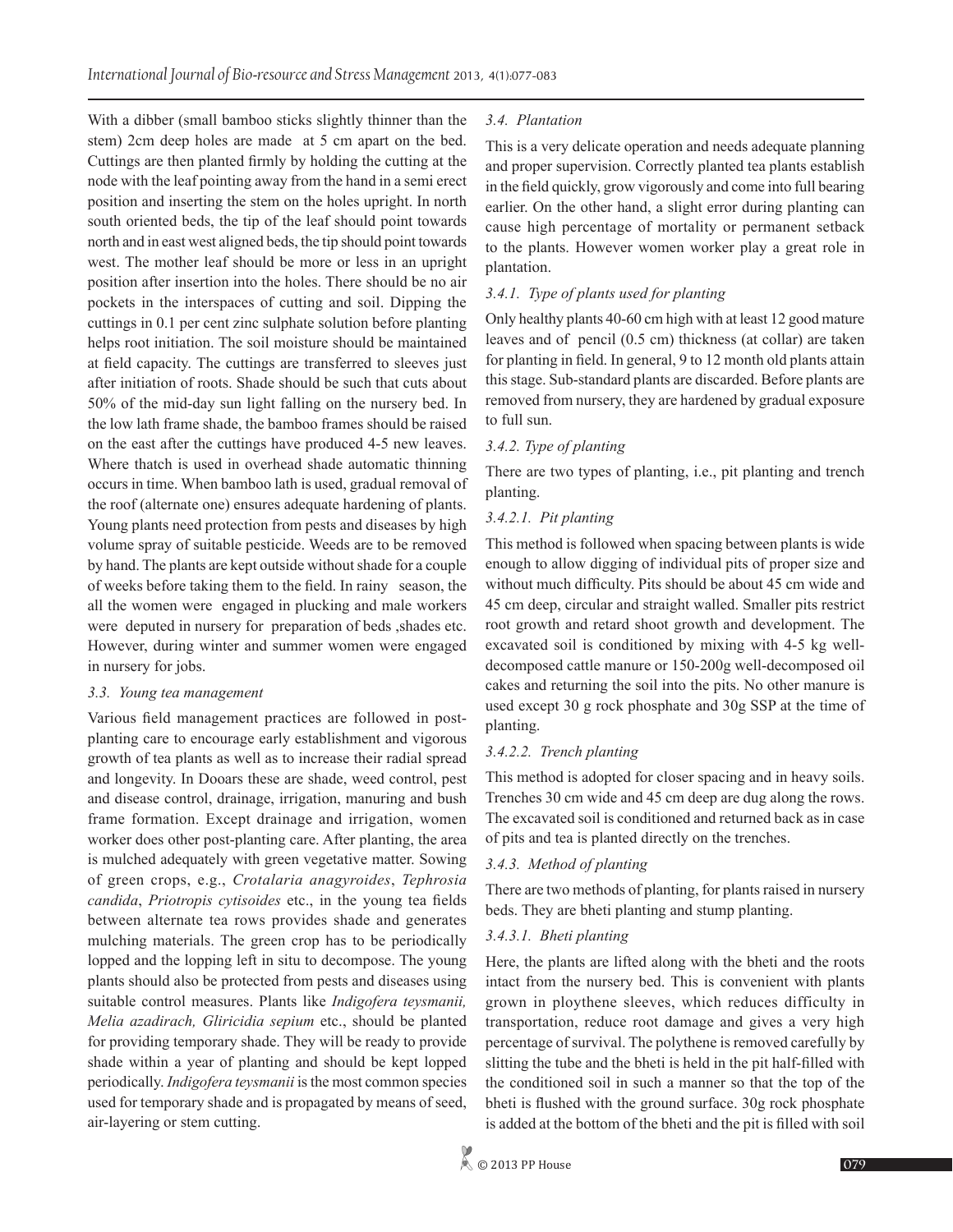with adequate ramming. At about 5 cm depth 30g SSP is added around the bheti and the pit is filled up to the collar of the plant with soil. Adequate ramming is necessary to prevent sinking of the pit level later, which will cause localized water logging. The same method can be used for plants grown in sleeves.

## *3.4.3.2. Stump planting*

Plants are lifted from the nursery bed without having any soil around the roots. The shoot portion is cut off 15-20 cm from the collar and the excess roots trimmed off before putting them into the pits. This method is generally followed with overgrown nursery plants and has the advantage of easy transport and reduced chances of withering after planting. However, the percentage of survival is much less than bheti planting. During plantation most of the heavy work i.e. preparation of pit , drench , uprooting , etc. were performed by male workers . Mixing of chemical fertilizers and FYM , insecticide sowing of *Crotalaria anagyroides*, *Tephrosia candida*, *Priotropis cytisoides* etc are the jobs performed by the women workers in Dooars.

## *3.5. Tea and shade infilling*

In the garden of Dooars, tea and shade trees are in filled as and when required basis very skillfully by the women workers.

#### *3.6. Manuring*

Fertilizers are applied only when the tea bushes are ready to utilize them. As a general rule, the best time for fertilizer application is after the first rain in spring has moistened the soil and there is some new growth in case of unpruned tea. In case of pruned and skiffed teas, the fertilizers should be applied after the bushes have produced two new leaves. A weed free clean ground is desirable at the time of manuring. Sometimes green manuring is also done.

## *3.6.1. Method of manuring*

In the mature tea, after complete coverage of ground, fertilizers are applied uniformly on the ground as broadcast. In Dooars, fertilizers are applied in a f circular band keeping a distance from the collar. N and K fertilizers are applied in two splits if the dose exceeds 100 kg/ha. This ensures adequate supply of nutrients throughout the growing period and higher utilization efficiency. Only selected female workers were engaged in application of manure in field .An additional benefit in terms of ½ day holiday may be given by the management in some gardens to the female workers considering the load of job.

## *3.7. Plucking or harvesting*

Plucking in tea is synonymous with harvesting in other crops. The tender apical portions of shoots consisting of 2-3 leaves and the terminal buds are nipped off in plucking. The plucked shoots are manufactured to produce tea. Removal of the apical portion of a tea shoot stimulates growth of the dormant leaf and buds below the apex. The stimulated buds become active and start laying down initials of cataphylls, known as janams in Dooars. While laying new initials, the bud swells up and after reaching a critical stage, starts unfolding janams, fish leaf and normal leaves in succession. All these appendages carry axil buds, which are capable of producing normal shoots of equal vigor. Advantage has been taken of this unique property in designing plucking system. Plucking is done by women very efficiently.

#### *3.7.1. Plucking systems*

The plucking systems followed in Doors are:

- a Fine plucking: Generally two leaf and a bud is plucked with an interval of 4 to 6 days.
- b Coarse plucking: Generally three leaf and a bud is plucked with an interval of 10 to 15 days.
- c Very coarse plucking: To regulate over vegetation and to increase the quantity (not the quality) of tea sometimes more than three leaf and a bud is plucked.
- d Plucking with janam: To prevent further infections of pests and diseases in tea bushes sometimes 'plucking with janam' is done during pick of the season.

#### *3.8. Pruning/ skiffing*

Pruning is one of the most important operations, next to plucking, which directly determines the productivity of tea bushes. It is unavoidable in the sense that it has to be carried out periodically in spite of huge crop loss it results. If pruning is delayed, in other words as the age of wood from pruning increases, the size and weight of growing shoots on plucking surface decreases (Chakroborty, 1994). There is preponderance of banji shoots on plucking Table as more and more buds fail to grow with loss of vigor of growing apices. Therefore, to maintain the vegetative growth, pruning is necessary. Most of the pruning operations were done by the women workers in dooars tea gardens . However deep, medium and level of skiff were done by male workers .

## *3.8.1. Types of pruning*

## *3.8.1.1. Light prune*

Tea bushes are usually pruned every 3 or 4 years at 4 -5 cm above the last pruning cut. This type of pruning is called light prune (LP). The time period from one light prune year to another is called one pruning cycle and LP is a thus, natural sequence given at the end of a pruning cycle. It helps to renew the wood, regulate crop distribution, reduce pests and diseases and maintain ideal frame height of the bushes.

## *3.8.1.2. Height reduction prune and medium prune*

However, when the tea bushes grows tall and plucking becomes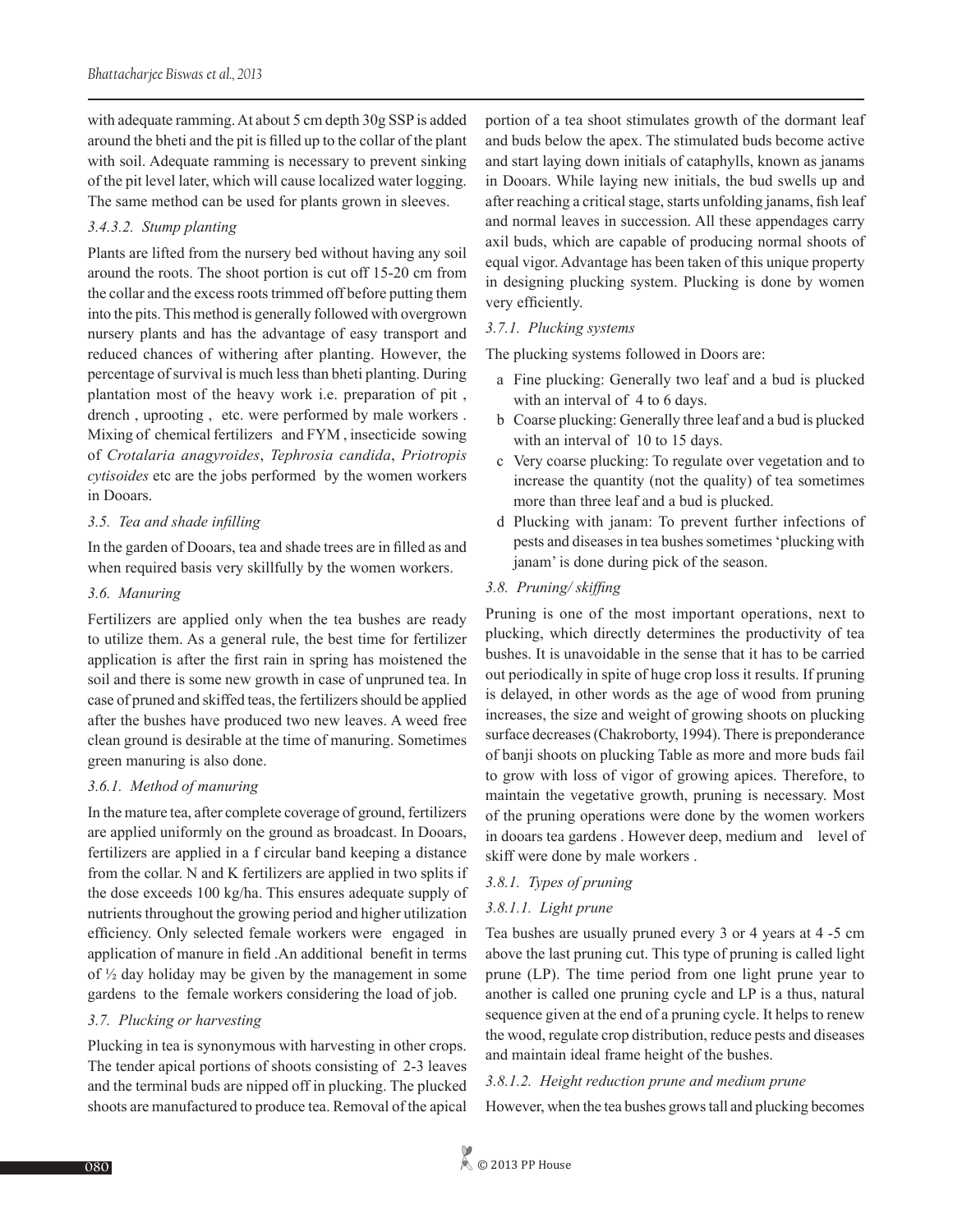difficult, they are brought down to an optimum height by height reduction prune (HRP) at 60-70 cm, or medium prune (MP) at 45-60 cm above ground. Both HRP and MP help in rejuvenating the tea bushes that have become old and their yields have started declining. MP removes the knots and unproductive excess woods and facilitate consolidation by infilling of vacancies.

#### *3.8.1.3. Heavy prune*

Heavy prune (HP) is given at 15-45 cm for complete renewal of frame. In collar prune, all above ground parts of the tea bushes are cut down and this operation is carried out only when the root system is considered strong enough to withstand the shock and initiate new growth. In practice however, very low pruning is generally avoided now a days as it results in heavy mortality. In between two successive prune (LP) years, tea bushes are given lighter forms of cuts which are termed as deep skiff (DS), medium skiff (MS), light skiff (LS), level of skiff (LOS) or untouched which is called unpruned (UP).

# *3.8.1.4. Deep skiff*

Deep Skiffing (DS) of tea bushes is done normally between 12-15 cm above the last LP mark. The DS helps to regulate crop distribution and to reduce the ill effects of drought, excessive creep and the height of plucking Table.

### *3.8.1.5. Medium skiff*

Medium skiff (MS) is normally given at 5 cm over last Deep skiff mark. The objective of MS is to regulate crop distribution, reduce the ill effects of drought, reduce the incidence of excessive banji formation and reduce the height of plucking Table.

## *3.8.1.6. Level of skiff and light skiff*

Level of Skiff (LOS) is given 4-6 cm above the tipping mark mainly to level the plucking surface. Light Skiff (LS) is usually given up to 1 cm above the previous tipping height. Generally this practice is done by the male workers in Dooars region due to the crop canopy height, however this practice equally done by the female workers of upper Assam and Darjeeling tea gardens.

## *3.9. Pruning and bush sanitation*

To prevent the chances of sun scorch, the bushes may be covered with the pruning litter immediately after the prune. At times, they may also require demossing and lime-causticwash. Bushes, which are dead, badly damaged and affected by primary root rots are uprooted and removed out of the section. In bushes attacked by termites, the earth runs are removed, and the bush and the surrounding area treated with recommended insecticide.

#### *3.10. Pest and disease control*

The tea growing environment in Dooars is conducive to a large number of pests and diseases. Adequate and timely measures are taken to reduce crop loss due to pests and diseases.

### *3.10.1. Pest control*

The pests of tea can be controlled by adopting chemical as well as cultural control strategies simultaneously. Generally chemical control is not done by the women worker but the following cultural and physical measures are taken by them for pest control.

## *3.10.1.1. Cultural operations* (Table 2)

- a. Bush sanitation/Cold weather practices
- b. Ground sanitation
- c. Balanced nutrition
- d. Soil rehabilitation prior to replanting.
- e. Improved drainage
- f. Proper shade management
- g. Soil amelioration

## *3.10.1.2 . Mechanical and physical methods*

- a. Hand collection
- a. Light trapping

## *3.10.2. Disease control*

The diseases of tea can be controlled by adopting chemical as well as cultural control strategies simultaneously. Some of the predisposing factors are dull, humid, cloudy and cool weather prevailing for several days, heavy shade etc. Generally, chemical control is not done by the women worker but the following cultural measures are taken by them for disease control.

#### *3.10.2.1. Cultural control*

- 1. Pruning or skiffing of the severely affected sections.
- 2. Improvement of aeration by lopping side branches and 'matidals'.
- 3. Thinning out of the dense shade.
- 4. Improvement of drainage.
- 5. Alkaline wash after pruning.
- 6. Adoption of shorter pruning cycle in chronic and severely affected sections.

## *3.10.3. Weed control*

Weed growth is most vigorous in young tea fields during April to October warranting adequate control measures. Soon after planting, the ground is cheeled and mulched heavily (done by women worker) or sprayed with a pre-emergent herbicide (done by male worker). Subsequently hand weeding in rings of 15 cm radius around the collar of the plant is done. Women worker play a great role in hand weeding.

*3.11. Seed bari*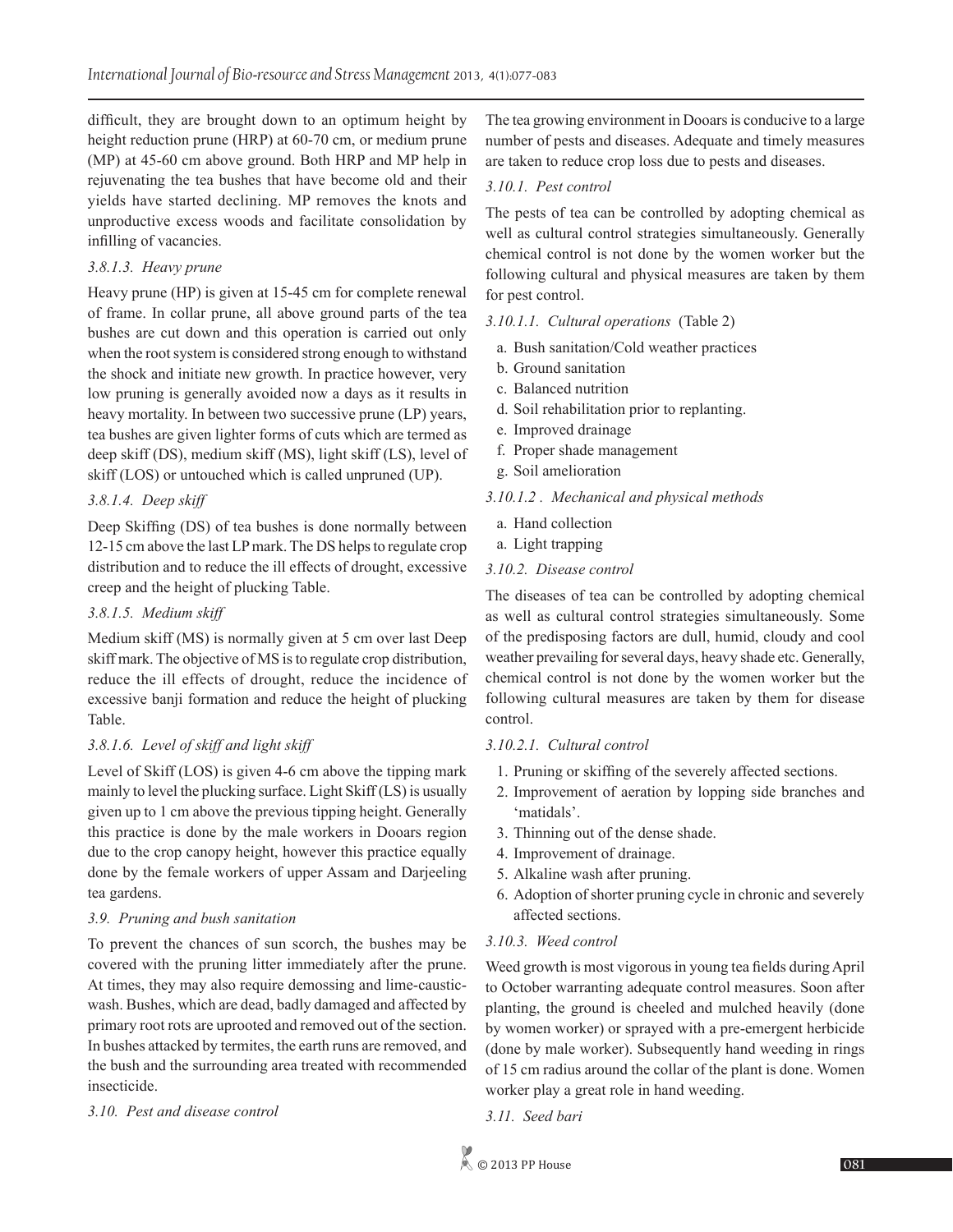| Table 2: Pest and diseases of tea |                         |                                                        |
|-----------------------------------|-------------------------|--------------------------------------------------------|
| Pests                             | Life stages             | Mechanical / cultural control methods                  |
| Bunch caterpillar                 | Moths Caterpillar       | Light trapping/Hand collection                         |
|                                   | Pupa                    | Hand collection (from soil around tea                  |
|                                   |                         | bush/shade tree)                                       |
| Looper caterpillar                | Moths Caterpillar       | Hand collection (from shade tree)                      |
|                                   | Pupa                    | Hand collection (from tea/around collar)               |
| Red slug caterpillar              | Moth                    | Hand collection/Light trapping                         |
|                                   | Caterpillar             | Used engine oil barrier on ground                      |
|                                   | Pupa                    | Hand collection (from stems/forks/dryfallen leaves)    |
| Helopeltis                        | Adult                   | Hand collection in morning and evening.                |
|                                   | Nymphs                  |                                                        |
|                                   | Egg                     | Hand plucking and removal of infested shoots.          |
| Cockchafer                        | Adult                   | Hand collection                                        |
| Thrips                            | Pupa &                  | Soil stirring /caustic washing                         |
|                                   | Nymphs                  | Removing lichens & mosses                              |
|                                   | Egg                     | Hard plucking                                          |
| Aphids                            | Adult & Nymph           | Removal of infested shoots                             |
| Tea seed bugs                     | Adult & Nymphs          | Hand collection                                        |
| Termites                          | Queens and workers/nest | Digging out/killing/ destruction by using insecticides |

Table 2: Pest and diseases of tea

Seed baries planted specially for the purpose where the parents (selected generative clones) of approved stocks are established either planting directly or by grafting on any vigorous jat/ clonal root stocks. Planting, after planting care and manuring are similar as that of young teas. Pruning is not recommended except to remove unwanted shoots to clear congestion which will facilitate aeration and light penetration. For higher seed production, 30-40% sunlight should reach the ground in a diffused manner. Old seed baries can be rejuvenated by heavy pruning (MP) as in tea under plucking. Blossoming generally starts from early-October and ends by January with a peak period in November-December. Most of the seeds are produced from this peak flowering after 10 months. The seeds ripen by next October. The November-May period is very crucial for fruit development and moisture deficit in this period affects the seed yield adversely. The tea fruit is allowed to dehisce on the tree and the dropped seeds are collected from the ground. As these seeds lose viability rapidly, the normal practice is to collect them everyday. Tea seeds vary in size from 10 to 22 mm diameter. All the activities in seed baries were performed by the female workers in many dooars tea gardens .

#### *3.11.1***.** *Grading and sorting*

After collection, seeds are passed through a rotary type shifter to eliminate very small seeds. The remaining seeds are allowed to soak 2-3 hours in a trough of water. The seeds which sink (sinkers) are then spread on a plastic sheet, tarpaulin or on the concrete floor and examined for pest, disease and mechanical damage. The suspended or floating seeds (floaters) are discarded.

#### *3.11.2. Storage of seeds*

Tea seed is stored for a minimum period in a cool place covered by a layer of semi-moist sand or sub-soil. Rapid drying during storage causes loss of viability.

#### *3.12. Packing*

After sorting, tea seeds are packed as soon as possible. For long distance transport, the seeds are packed in wooden boxes in units of 20 kg. Seeds are spread in layers along with packing material and covering each layer with a thin sheet of tough paper. When the box is full, a sheet of paper is laid on top and the lid is nailed down. The different packing materials used are moist sand, sub-soil, powdered charcoal, ash and their mixtures. Depending on the size of the grader used a kg of graded and sorted seed may contain 300-500 seeds.

#### *3.13. Supervision*

Before 1980's the supervision or monitoring work was done by male workers only but after 80's women workers are also involved in supervision. Supervision of all the steps involved in cultivation is done by women worker called 'Sardar'(OMRE-Grade II).